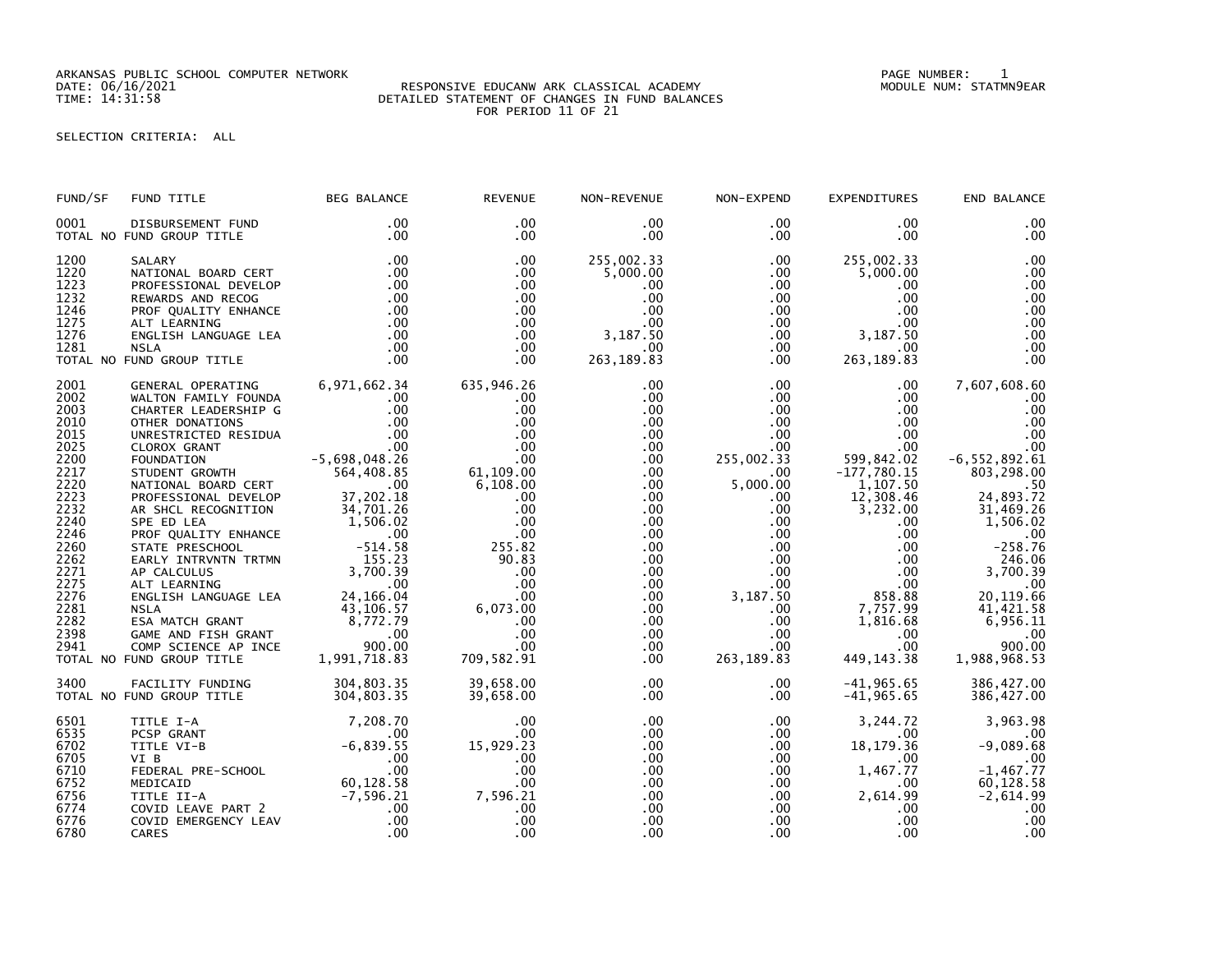ARKANSAS PUBLIC SCHOOL COMPUTER NETWORK PAGE NUMBER: 2

## DATE: 06/16/2021 RESPONSIVE EDUCANW ARK CLASSICAL ACADEMY MODULE NUM: STATMN9EAR TIME: 14:31:58 DETAILED STATEMENT OF CHANGES IN FUND BALANCES FOR PERIOD 11 OF 21

SELECTION CRITERIA: ALL

| 6781<br>9,001.53<br>$-9,001.53$<br>ESSER II<br>.00<br>.00<br>.00<br>$.00 \,$<br>9,569.73<br>TITLE IV<br>$-9,410.50$<br>$.00 \,$<br>$.00 \,$<br>1,590.94<br>6786<br>$-1,431.71$<br>6788<br>COVID SCHOOL MEALS<br>.00<br>.00<br>.00<br>$.00 \cdot$<br>$.00 \cdot$<br>43,491.02<br>33,095.17<br>36,099.31<br>.00<br>.00<br>40,486.88<br>TOTAL FEDERAL GRANTS FUND<br>$-83.96$<br>7001<br>ATHLETIC CROSS COUNT<br>$.00 \times$<br>.00<br>.00<br>.00<br>$-626.19$<br>$-1,330.00$<br>7002<br>.00<br>ATHLETIC BASKETBALL<br>.00<br>$.00 \,$<br>1,337.83<br>1,546.86<br>7003<br>679.19<br>ATHLETIC VOLLEYBALL<br>.00<br>$.00 \,$<br>7004<br>.00<br>.00<br>$.00 \,$<br>$.00 \,$<br>$.00 \,$<br>ATHLETIC TENNIS<br>697.29<br>.00<br>7005<br>ATHLETIC GOLF<br>.00<br>.00<br>.00<br>$-2, 321.41$<br>1,404.26<br>552.69<br>$.00 \,$<br>$.00 \,$<br>$-3, 172.98$<br>7006<br>ATHLETIC TRACK<br>7007<br>162.70<br>2,172.60<br>.00 <sub>1</sub><br>2,439.76<br>$.00 \cdot$<br>CHEER/DANCE<br>GENERAL ATHLETICS<br>9,186.94<br>9,186.94<br>$77.00$<br>329.00<br>.00 <sub>1</sub><br>7008<br>$.00 \,$<br>$.00 \,$<br>69.03<br>.00<br>7009<br>$.00 \,$<br>GATE FEES ATHLETICS<br>.00<br>$-23,640.48$<br>$-22, 108.19$<br>7010<br>5,972.87<br>.00<br>4,440.58<br>AFTERSCHOOL PROGRAM<br>.00<br>3,974.87<br>3,974.87<br>7011<br>$.00 \,$<br>.00<br>$.00 \,$<br>$.00 \,$<br>UNIFORM ASSISTANCE<br>5,360.50<br>7012<br>.00<br>$.00 \,$<br>.00<br>5,360.50<br>$.00 \,$<br><b>HEALTH</b><br>448.21<br>.00<br>7013<br>WEIGHTLIFTING/PE<br>.00<br>$.00 \,$<br>.00<br>1,379.15<br>1,379.15<br>7014<br>.00.<br>.00<br>.00<br>.00.<br>LACROSSE<br>.00<br>7015<br>.00<br>$.00 \,$<br>$.00 \,$<br>$.00 \,$<br>E-SPORTS<br>813.80<br>7016<br>.00<br>.00 <sub>1</sub><br>$.00 \,$<br>$.00 \,$<br>RUNNING CLUB<br>334.00<br>7018<br>.00<br>.00<br>$.00 \,$<br>$-99.64$<br>GIRLS BASKETBALL<br>901.87<br>7019<br>21.69<br>$.00 \,$<br>.00<br>$.00 \,$<br>HS CHOIR<br>1,137.57<br>1,137.57<br>7020<br>.00<br>.00<br>.00<br>MUSIC<br>.00 | END BALANCE     |
|---------------------------------------------------------------------------------------------------------------------------------------------------------------------------------------------------------------------------------------------------------------------------------------------------------------------------------------------------------------------------------------------------------------------------------------------------------------------------------------------------------------------------------------------------------------------------------------------------------------------------------------------------------------------------------------------------------------------------------------------------------------------------------------------------------------------------------------------------------------------------------------------------------------------------------------------------------------------------------------------------------------------------------------------------------------------------------------------------------------------------------------------------------------------------------------------------------------------------------------------------------------------------------------------------------------------------------------------------------------------------------------------------------------------------------------------------------------------------------------------------------------------------------------------------------------------------------------------------------------------------------------------------------------------------------------------------------------------------------------------------------------------------------------------------------------------------------------------------------------------------------------------------------------------------------------------------------------------------------------------------|-----------------|
|                                                                                                                                                                                                                                                                                                                                                                                                                                                                                                                                                                                                                                                                                                                                                                                                                                                                                                                                                                                                                                                                                                                                                                                                                                                                                                                                                                                                                                                                                                                                                                                                                                                                                                                                                                                                                                                                                                                                                                                                   |                 |
|                                                                                                                                                                                                                                                                                                                                                                                                                                                                                                                                                                                                                                                                                                                                                                                                                                                                                                                                                                                                                                                                                                                                                                                                                                                                                                                                                                                                                                                                                                                                                                                                                                                                                                                                                                                                                                                                                                                                                                                                   |                 |
|                                                                                                                                                                                                                                                                                                                                                                                                                                                                                                                                                                                                                                                                                                                                                                                                                                                                                                                                                                                                                                                                                                                                                                                                                                                                                                                                                                                                                                                                                                                                                                                                                                                                                                                                                                                                                                                                                                                                                                                                   | $.00 \cdot$     |
|                                                                                                                                                                                                                                                                                                                                                                                                                                                                                                                                                                                                                                                                                                                                                                                                                                                                                                                                                                                                                                                                                                                                                                                                                                                                                                                                                                                                                                                                                                                                                                                                                                                                                                                                                                                                                                                                                                                                                                                                   |                 |
|                                                                                                                                                                                                                                                                                                                                                                                                                                                                                                                                                                                                                                                                                                                                                                                                                                                                                                                                                                                                                                                                                                                                                                                                                                                                                                                                                                                                                                                                                                                                                                                                                                                                                                                                                                                                                                                                                                                                                                                                   | $-83.96$        |
|                                                                                                                                                                                                                                                                                                                                                                                                                                                                                                                                                                                                                                                                                                                                                                                                                                                                                                                                                                                                                                                                                                                                                                                                                                                                                                                                                                                                                                                                                                                                                                                                                                                                                                                                                                                                                                                                                                                                                                                                   | 703.81          |
|                                                                                                                                                                                                                                                                                                                                                                                                                                                                                                                                                                                                                                                                                                                                                                                                                                                                                                                                                                                                                                                                                                                                                                                                                                                                                                                                                                                                                                                                                                                                                                                                                                                                                                                                                                                                                                                                                                                                                                                                   | 470.16          |
|                                                                                                                                                                                                                                                                                                                                                                                                                                                                                                                                                                                                                                                                                                                                                                                                                                                                                                                                                                                                                                                                                                                                                                                                                                                                                                                                                                                                                                                                                                                                                                                                                                                                                                                                                                                                                                                                                                                                                                                                   | .00             |
|                                                                                                                                                                                                                                                                                                                                                                                                                                                                                                                                                                                                                                                                                                                                                                                                                                                                                                                                                                                                                                                                                                                                                                                                                                                                                                                                                                                                                                                                                                                                                                                                                                                                                                                                                                                                                                                                                                                                                                                                   | 697.29          |
|                                                                                                                                                                                                                                                                                                                                                                                                                                                                                                                                                                                                                                                                                                                                                                                                                                                                                                                                                                                                                                                                                                                                                                                                                                                                                                                                                                                                                                                                                                                                                                                                                                                                                                                                                                                                                                                                                                                                                                                                   |                 |
|                                                                                                                                                                                                                                                                                                                                                                                                                                                                                                                                                                                                                                                                                                                                                                                                                                                                                                                                                                                                                                                                                                                                                                                                                                                                                                                                                                                                                                                                                                                                                                                                                                                                                                                                                                                                                                                                                                                                                                                                   | $-104.46$       |
|                                                                                                                                                                                                                                                                                                                                                                                                                                                                                                                                                                                                                                                                                                                                                                                                                                                                                                                                                                                                                                                                                                                                                                                                                                                                                                                                                                                                                                                                                                                                                                                                                                                                                                                                                                                                                                                                                                                                                                                                   |                 |
|                                                                                                                                                                                                                                                                                                                                                                                                                                                                                                                                                                                                                                                                                                                                                                                                                                                                                                                                                                                                                                                                                                                                                                                                                                                                                                                                                                                                                                                                                                                                                                                                                                                                                                                                                                                                                                                                                                                                                                                                   | 398.03          |
|                                                                                                                                                                                                                                                                                                                                                                                                                                                                                                                                                                                                                                                                                                                                                                                                                                                                                                                                                                                                                                                                                                                                                                                                                                                                                                                                                                                                                                                                                                                                                                                                                                                                                                                                                                                                                                                                                                                                                                                                   |                 |
|                                                                                                                                                                                                                                                                                                                                                                                                                                                                                                                                                                                                                                                                                                                                                                                                                                                                                                                                                                                                                                                                                                                                                                                                                                                                                                                                                                                                                                                                                                                                                                                                                                                                                                                                                                                                                                                                                                                                                                                                   |                 |
|                                                                                                                                                                                                                                                                                                                                                                                                                                                                                                                                                                                                                                                                                                                                                                                                                                                                                                                                                                                                                                                                                                                                                                                                                                                                                                                                                                                                                                                                                                                                                                                                                                                                                                                                                                                                                                                                                                                                                                                                   |                 |
|                                                                                                                                                                                                                                                                                                                                                                                                                                                                                                                                                                                                                                                                                                                                                                                                                                                                                                                                                                                                                                                                                                                                                                                                                                                                                                                                                                                                                                                                                                                                                                                                                                                                                                                                                                                                                                                                                                                                                                                                   | 448.21          |
|                                                                                                                                                                                                                                                                                                                                                                                                                                                                                                                                                                                                                                                                                                                                                                                                                                                                                                                                                                                                                                                                                                                                                                                                                                                                                                                                                                                                                                                                                                                                                                                                                                                                                                                                                                                                                                                                                                                                                                                                   |                 |
|                                                                                                                                                                                                                                                                                                                                                                                                                                                                                                                                                                                                                                                                                                                                                                                                                                                                                                                                                                                                                                                                                                                                                                                                                                                                                                                                                                                                                                                                                                                                                                                                                                                                                                                                                                                                                                                                                                                                                                                                   | .00             |
|                                                                                                                                                                                                                                                                                                                                                                                                                                                                                                                                                                                                                                                                                                                                                                                                                                                                                                                                                                                                                                                                                                                                                                                                                                                                                                                                                                                                                                                                                                                                                                                                                                                                                                                                                                                                                                                                                                                                                                                                   | 813.80          |
|                                                                                                                                                                                                                                                                                                                                                                                                                                                                                                                                                                                                                                                                                                                                                                                                                                                                                                                                                                                                                                                                                                                                                                                                                                                                                                                                                                                                                                                                                                                                                                                                                                                                                                                                                                                                                                                                                                                                                                                                   | 433.64          |
|                                                                                                                                                                                                                                                                                                                                                                                                                                                                                                                                                                                                                                                                                                                                                                                                                                                                                                                                                                                                                                                                                                                                                                                                                                                                                                                                                                                                                                                                                                                                                                                                                                                                                                                                                                                                                                                                                                                                                                                                   | 923.56          |
|                                                                                                                                                                                                                                                                                                                                                                                                                                                                                                                                                                                                                                                                                                                                                                                                                                                                                                                                                                                                                                                                                                                                                                                                                                                                                                                                                                                                                                                                                                                                                                                                                                                                                                                                                                                                                                                                                                                                                                                                   |                 |
| 1,324.57<br>7021<br>.00<br>.00<br>1,324.57<br>$.00 \,$<br>$.00 \,$<br><b>THEATRE</b>                                                                                                                                                                                                                                                                                                                                                                                                                                                                                                                                                                                                                                                                                                                                                                                                                                                                                                                                                                                                                                                                                                                                                                                                                                                                                                                                                                                                                                                                                                                                                                                                                                                                                                                                                                                                                                                                                                              |                 |
| 7022<br>2,708.88<br>.00<br>2,708.88<br>.00.<br>.00<br>.00<br><b>ROBOTICS</b>                                                                                                                                                                                                                                                                                                                                                                                                                                                                                                                                                                                                                                                                                                                                                                                                                                                                                                                                                                                                                                                                                                                                                                                                                                                                                                                                                                                                                                                                                                                                                                                                                                                                                                                                                                                                                                                                                                                      |                 |
| 738.28<br>.00<br>.00 <sub>1</sub><br>7023<br>$.00 \,$<br>.00 <sub>1</sub><br>STUDENT COUNCIL                                                                                                                                                                                                                                                                                                                                                                                                                                                                                                                                                                                                                                                                                                                                                                                                                                                                                                                                                                                                                                                                                                                                                                                                                                                                                                                                                                                                                                                                                                                                                                                                                                                                                                                                                                                                                                                                                                      | 738.28          |
| 1,465.23<br>1,465.23<br>7024<br>.00<br>.00 <sub>1</sub><br>$.00 \,$<br>JR STUDENT COUNCIL<br>$.00 \,$                                                                                                                                                                                                                                                                                                                                                                                                                                                                                                                                                                                                                                                                                                                                                                                                                                                                                                                                                                                                                                                                                                                                                                                                                                                                                                                                                                                                                                                                                                                                                                                                                                                                                                                                                                                                                                                                                             |                 |
| 481.16<br>7027<br>.00<br>$.00 \,$<br>$.00 \,$<br>$.00 \,$<br>FINE ARTS                                                                                                                                                                                                                                                                                                                                                                                                                                                                                                                                                                                                                                                                                                                                                                                                                                                                                                                                                                                                                                                                                                                                                                                                                                                                                                                                                                                                                                                                                                                                                                                                                                                                                                                                                                                                                                                                                                                            | 481.16          |
| 1,187.54<br>1, 187.54<br>1, 523.86<br>7030<br>.00<br>$.00 \,$<br>.00<br>.00 <sub>1</sub><br><b>YEARBOOK</b>                                                                                                                                                                                                                                                                                                                                                                                                                                                                                                                                                                                                                                                                                                                                                                                                                                                                                                                                                                                                                                                                                                                                                                                                                                                                                                                                                                                                                                                                                                                                                                                                                                                                                                                                                                                                                                                                                       |                 |
| 1,523.86<br>7032<br>.00.<br>.00<br>.00<br>.00<br><b>PROM</b>                                                                                                                                                                                                                                                                                                                                                                                                                                                                                                                                                                                                                                                                                                                                                                                                                                                                                                                                                                                                                                                                                                                                                                                                                                                                                                                                                                                                                                                                                                                                                                                                                                                                                                                                                                                                                                                                                                                                      |                 |
| 1,857.49<br>7033<br>.00<br>$.00 \,$<br>$.00 \,$<br>1,857.49<br>$.00 \,$<br>LIBRARY                                                                                                                                                                                                                                                                                                                                                                                                                                                                                                                                                                                                                                                                                                                                                                                                                                                                                                                                                                                                                                                                                                                                                                                                                                                                                                                                                                                                                                                                                                                                                                                                                                                                                                                                                                                                                                                                                                                |                 |
| 7034<br>755.14<br>7.62<br>.00<br>.00 <sub>1</sub><br>.00<br>SCHOLARSHIP<br>137.01<br>.00                                                                                                                                                                                                                                                                                                                                                                                                                                                                                                                                                                                                                                                                                                                                                                                                                                                                                                                                                                                                                                                                                                                                                                                                                                                                                                                                                                                                                                                                                                                                                                                                                                                                                                                                                                                                                                                                                                          | 762.76          |
| .00<br>7035<br>FIELD TRIP<br>.00<br>$.00 \,$<br>97.19<br>7036<br>.00<br>$.00 \,$<br>$.00 \,$<br>.00                                                                                                                                                                                                                                                                                                                                                                                                                                                                                                                                                                                                                                                                                                                                                                                                                                                                                                                                                                                                                                                                                                                                                                                                                                                                                                                                                                                                                                                                                                                                                                                                                                                                                                                                                                                                                                                                                               | 137.01<br>97.19 |
| CHESS CLUB<br>7037<br>80.90<br>.00<br>.00<br>$.00 \,$<br>.00 <sub>1</sub><br>OUTDOOR CLUB                                                                                                                                                                                                                                                                                                                                                                                                                                                                                                                                                                                                                                                                                                                                                                                                                                                                                                                                                                                                                                                                                                                                                                                                                                                                                                                                                                                                                                                                                                                                                                                                                                                                                                                                                                                                                                                                                                         | 80.90           |
| 168.48<br>7119<br>.00<br>.00 <sub>1</sub><br>.00<br>.00<br>JR HIGH CHOIR                                                                                                                                                                                                                                                                                                                                                                                                                                                                                                                                                                                                                                                                                                                                                                                                                                                                                                                                                                                                                                                                                                                                                                                                                                                                                                                                                                                                                                                                                                                                                                                                                                                                                                                                                                                                                                                                                                                          | 168.48          |
| 7215<br>184.00<br>.00<br>.00<br>.00<br>$.00 \,$                                                                                                                                                                                                                                                                                                                                                                                                                                                                                                                                                                                                                                                                                                                                                                                                                                                                                                                                                                                                                                                                                                                                                                                                                                                                                                                                                                                                                                                                                                                                                                                                                                                                                                                                                                                                                                                                                                                                                   | 184.00          |
| $-223.77$<br>7810<br>.00<br>$.00 \,$<br>.00<br>.00 <sub>1</sub><br>UPPER SCHOOL ACTIVIT                                                                                                                                                                                                                                                                                                                                                                                                                                                                                                                                                                                                                                                                                                                                                                                                                                                                                                                                                                                                                                                                                                                                                                                                                                                                                                                                                                                                                                                                                                                                                                                                                                                                                                                                                                                                                                                                                                           | $-223.77$       |
| 7860<br>SENIOR TRIP<br>$\sim$ 00<br>.00<br>.00<br>.00<br>.00                                                                                                                                                                                                                                                                                                                                                                                                                                                                                                                                                                                                                                                                                                                                                                                                                                                                                                                                                                                                                                                                                                                                                                                                                                                                                                                                                                                                                                                                                                                                                                                                                                                                                                                                                                                                                                                                                                                                      | .00             |
| 38.37<br>$.00 \,$<br>7861<br>SENIOR CLASS 2022<br>.00<br>$.00 \,$<br>$.00 \,$                                                                                                                                                                                                                                                                                                                                                                                                                                                                                                                                                                                                                                                                                                                                                                                                                                                                                                                                                                                                                                                                                                                                                                                                                                                                                                                                                                                                                                                                                                                                                                                                                                                                                                                                                                                                                                                                                                                     | 38.37           |
| 54, 143. 62<br>7870<br>153.94<br>.00<br>.00 <sub>1</sub><br>5,550.87<br>NWACA GEN ACTIVITY                                                                                                                                                                                                                                                                                                                                                                                                                                                                                                                                                                                                                                                                                                                                                                                                                                                                                                                                                                                                                                                                                                                                                                                                                                                                                                                                                                                                                                                                                                                                                                                                                                                                                                                                                                                                                                                                                                        |                 |
| 59, 540.55<br>2, 684.39<br>1,959.97<br>782.16<br>57.74<br>7871<br>.00<br>$.00 \,$<br>TEACHER APPRECIATION                                                                                                                                                                                                                                                                                                                                                                                                                                                                                                                                                                                                                                                                                                                                                                                                                                                                                                                                                                                                                                                                                                                                                                                                                                                                                                                                                                                                                                                                                                                                                                                                                                                                                                                                                                                                                                                                                         |                 |
| 930.60<br>7880<br>4.00<br>$.00 \,$<br>.00<br>$.00 \,$<br>ENRICHMENT                                                                                                                                                                                                                                                                                                                                                                                                                                                                                                                                                                                                                                                                                                                                                                                                                                                                                                                                                                                                                                                                                                                                                                                                                                                                                                                                                                                                                                                                                                                                                                                                                                                                                                                                                                                                                                                                                                                               | 934.60          |
| $-440.97$<br>.00<br>.00 <sub>1</sub><br>$-85.11$<br>7901<br>.00 <sub>1</sub><br>LR ATHLETICS                                                                                                                                                                                                                                                                                                                                                                                                                                                                                                                                                                                                                                                                                                                                                                                                                                                                                                                                                                                                                                                                                                                                                                                                                                                                                                                                                                                                                                                                                                                                                                                                                                                                                                                                                                                                                                                                                                      | $-355.86$       |
| $-167.42$<br>7902<br>.00 <sub>1</sub><br>LR BOYS BASKETBALL<br>.00<br>$.00 \,$<br>.00                                                                                                                                                                                                                                                                                                                                                                                                                                                                                                                                                                                                                                                                                                                                                                                                                                                                                                                                                                                                                                                                                                                                                                                                                                                                                                                                                                                                                                                                                                                                                                                                                                                                                                                                                                                                                                                                                                             | $-167.42$       |
| 2,134.05<br>2,134.05<br>7903<br>LR VOLLEYBALL<br>$.00 \times$<br>.00<br>$.00 \,$<br>.00                                                                                                                                                                                                                                                                                                                                                                                                                                                                                                                                                                                                                                                                                                                                                                                                                                                                                                                                                                                                                                                                                                                                                                                                                                                                                                                                                                                                                                                                                                                                                                                                                                                                                                                                                                                                                                                                                                           |                 |
| 7920<br>154.64<br>.00<br>LR STUDENT COUNCIL<br>.00<br>$.00 \,$<br>.00 <sub>1</sub>                                                                                                                                                                                                                                                                                                                                                                                                                                                                                                                                                                                                                                                                                                                                                                                                                                                                                                                                                                                                                                                                                                                                                                                                                                                                                                                                                                                                                                                                                                                                                                                                                                                                                                                                                                                                                                                                                                                | 154.64          |
| 2,842.94<br>2,842.94<br>7921<br>LR DRAMA<br>.00<br>.00<br>$.00 \,$<br>.00.                                                                                                                                                                                                                                                                                                                                                                                                                                                                                                                                                                                                                                                                                                                                                                                                                                                                                                                                                                                                                                                                                                                                                                                                                                                                                                                                                                                                                                                                                                                                                                                                                                                                                                                                                                                                                                                                                                                        |                 |
| .00<br>$.00 \,$<br>.00 <sub>1</sub><br>$.00 \,$<br>7922<br>.00<br><b>BLANK</b>                                                                                                                                                                                                                                                                                                                                                                                                                                                                                                                                                                                                                                                                                                                                                                                                                                                                                                                                                                                                                                                                                                                                                                                                                                                                                                                                                                                                                                                                                                                                                                                                                                                                                                                                                                                                                                                                                                                    | .00             |